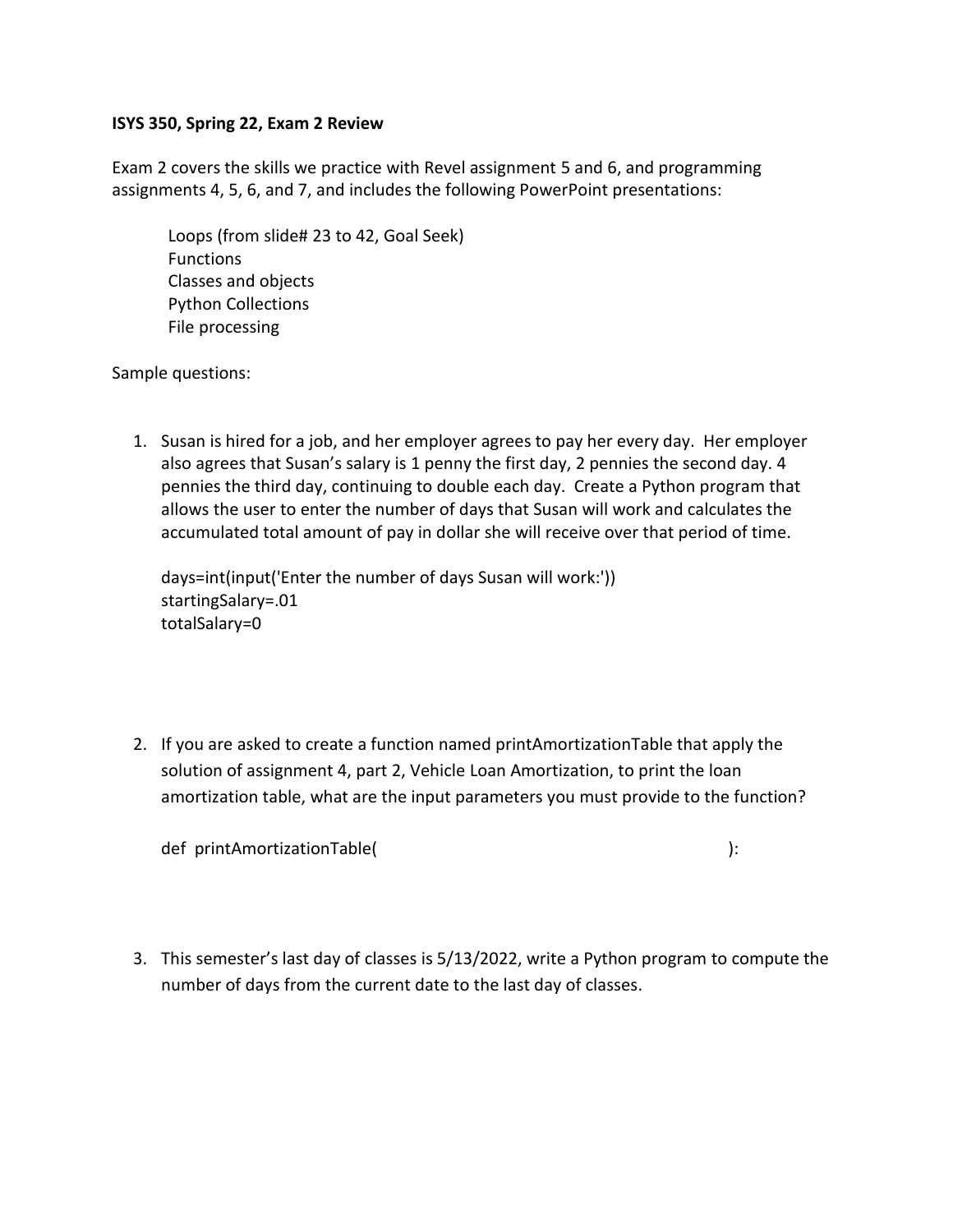- 4. On slide# 32 of the Python Classes and Objects PowerPoint we define an employee class with 5 properties and 3 methods. Assume we have already created a list of employee objects named empList with many employee objects.
	- a. Write a Python program to print empIDs and names.

b. Write a Python program to compute the total Social Security Tax benefit for all employees.

- c. Use a Python statement to compute the number of employees in the empList.
- 5. A student's four exam scores are stored in a list: examScores=[78, 65,91, 80]. Write a Python program to compute the weighted average of 4 exams after dropping the lowest exam score:

weighted avg =  $60\%$  \* highest +  $30\%$  \*  $2^{nd}$  high +  $10\%$  \* $3^{rd}$  high.

6. A Social Security number has this format: 123-45-6789. Given a Social Security number, how to get the last for digits of the Social Security number?

}

{

- 7. Define a customer class with properties: customerID, customerName, City, Rating, LastOrderSubmitDate where City has values such as San Francisco, Los Angeles, New York,, etc., Rating has three possible values A, B, or C, and the LastOrderSubmitDate stores the last time the customer submitted an order in this format: yyyy-mm-dd. This class has one method: DaysSinceLastOrder. This method returns the days from the customer's last order submit date to current date.
	- a. Write a Python program to define the customer class.